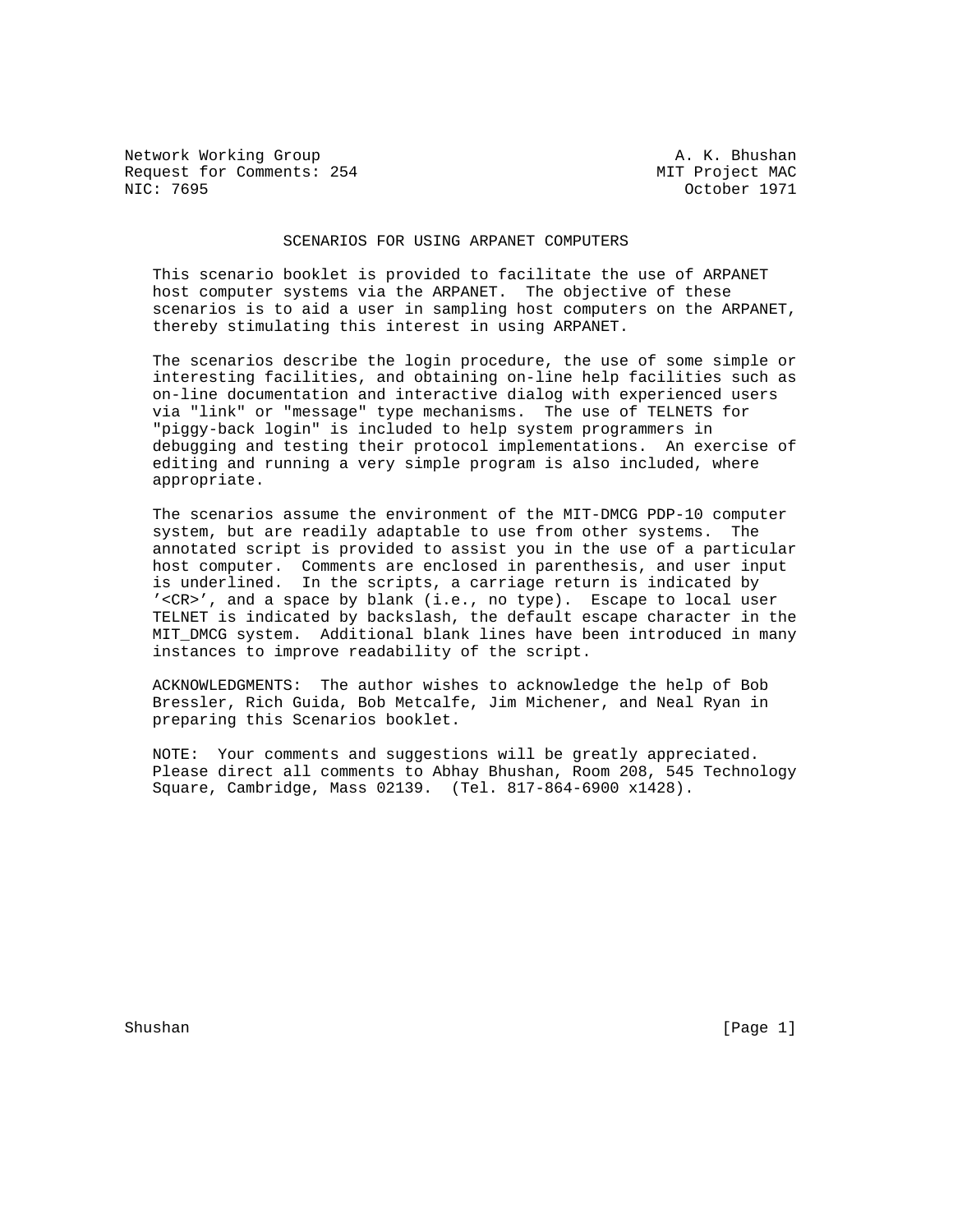## Table of Contents

| Host Computer | Address | Page         |
|---------------|---------|--------------|
|               |         |              |
|               |         |              |
|               |         |              |
| SR T          |         |              |
| <b>UCSB</b>   |         |              |
| <b>TITAH</b>  |         | $PDP-1048$   |
| <b>BBN</b>    |         |              |
| <b>BBN</b>    |         |              |
| H645          |         |              |
| $PDP-10$      |         |              |
| PDP-10        |         |              |
| <b>RAND</b>   |         |              |
| <b>RAND</b>   |         | $PDP-107115$ |
| SDC.          |         |              |
| HARVARD       |         |              |
| LINCOLN       |         |              |
| L.TNCOLN      |         |              |
|               |         | $TX-21119$   |
| STANFORD      |         | $PDP-101119$ |
|               |         |              |
| CASE PDP-10   |         |              |
| CARNEGIE      |         | $PDP-101420$ |
| PAOLT.        |         |              |

UCLA-NMC SIGMA-7 SEX Network address 1. \_\_\_\_\_\_\_\_\_\_\_\_\_\_\_\_\_\_\_\_\_\_\_\_\_\_\_\_\_\_\_\_\_\_\_\_\_\_\_\_\_

 SEX treats network interaction as being half-duplex and line-at-a time, and assumes local echo. Sex does not accept commands in lower case alphabetics (hit <BRK> on the MIT\_DMCG IMLAC if you are not in upper case mode.)

|                                 | \ SEX <cr> -ucla connection is: completed.\ (you typed "SEX<cr>")</cr></cr> |
|---------------------------------|-----------------------------------------------------------------------------|
| LOG ON*                         | (SEX is requesting login)                                                   |
| ARPA <cr></cr>                  | (you login as ARPA)                                                         |
| ***message waiting***           | (if there is a message for you)                                             |
|                                 | (the SEX prompt character in MASTER)                                        |
| $S$ . MSG: $C < CR$             | (to read message, and to send messages)                                     |
| 002 MSG STARTED                 | (Message if any will be typed out)                                          |
|                                 | (prompt character in MSG)                                                   |
| S HB <cr></cr>                  | (to send message to user HB)                                                |
|                                 |                                                                             |
| MY MESSAGE <eot><cr></cr></eot> | (message terminated with <eot></eot>                                        |
|                                 | or <control-d>)</control-d>                                                 |
|                                 |                                                                             |

Shushan [Page 2]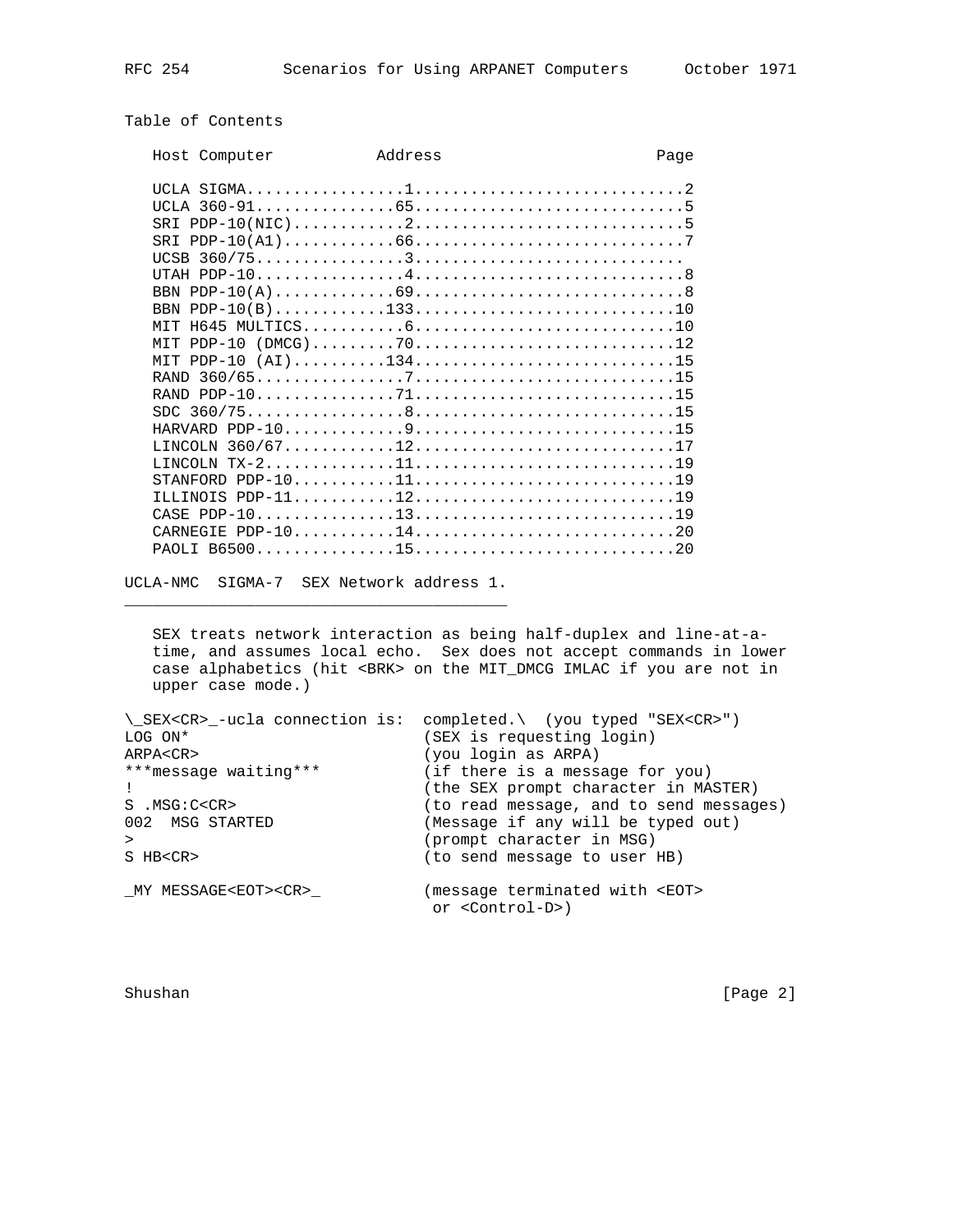$>$ \_L ARPA<CR>\_ (to list messages for user ARPA ..... (message are listed) ><br>\_D ARPA<CR>\_ (to delete messages for user ARPA)  $\geq$ \_X<CR>\_ (attention getting character, back to MASTER) ! (MASTER prompts) \_S .WHO:C<CR>\_ (to see who is using the system) 002 WHO STARTED USER PORT ..... (list follows) \_X<CR>\_ (to get back to MASTER) ! (MASTER prompts) (starts question-answering program) \_S\*, TIMMY:C<CR>\_<br>002 TIMMY STARTED MY NAME IS TIMMY THE TERMINAL, WHAT'S YOURS? ..... (you converse now) \_GOODBYE<CR>\_ (to exit from TIMMY) !<br>
S .TELNET:C<CR>\_ (to start user TELNET)  $\_$ S  $.$  TELNET: C<CR> $\_$ 002 TELNET STARTED VERSION=25 OCTOBER 1971 ESCAPE CHARACTER MUST PREFIX COMMANDS ? DISPLAYS COMMANDS ENTER ESCAPE CHARACTER > (TELNET prompt character) \_;<CR>\_ (you enter escape character, ';' in this case) \_;ODMCG<CR>\_ (to connect to our DMCG PDP-10)  $\geq$ CONNECTED TO 070 ...... (you can now log into foreign host) \_;CL<CR>\_ (to close connections) > \_;X<CR>\_ (to exit TELNET and back to MASTER) BYE ! \_S\* .ABACUS<CR>\_ (starts self-explanatory calculator program) ..... (instructions on use follow)

Shushan [Page 3]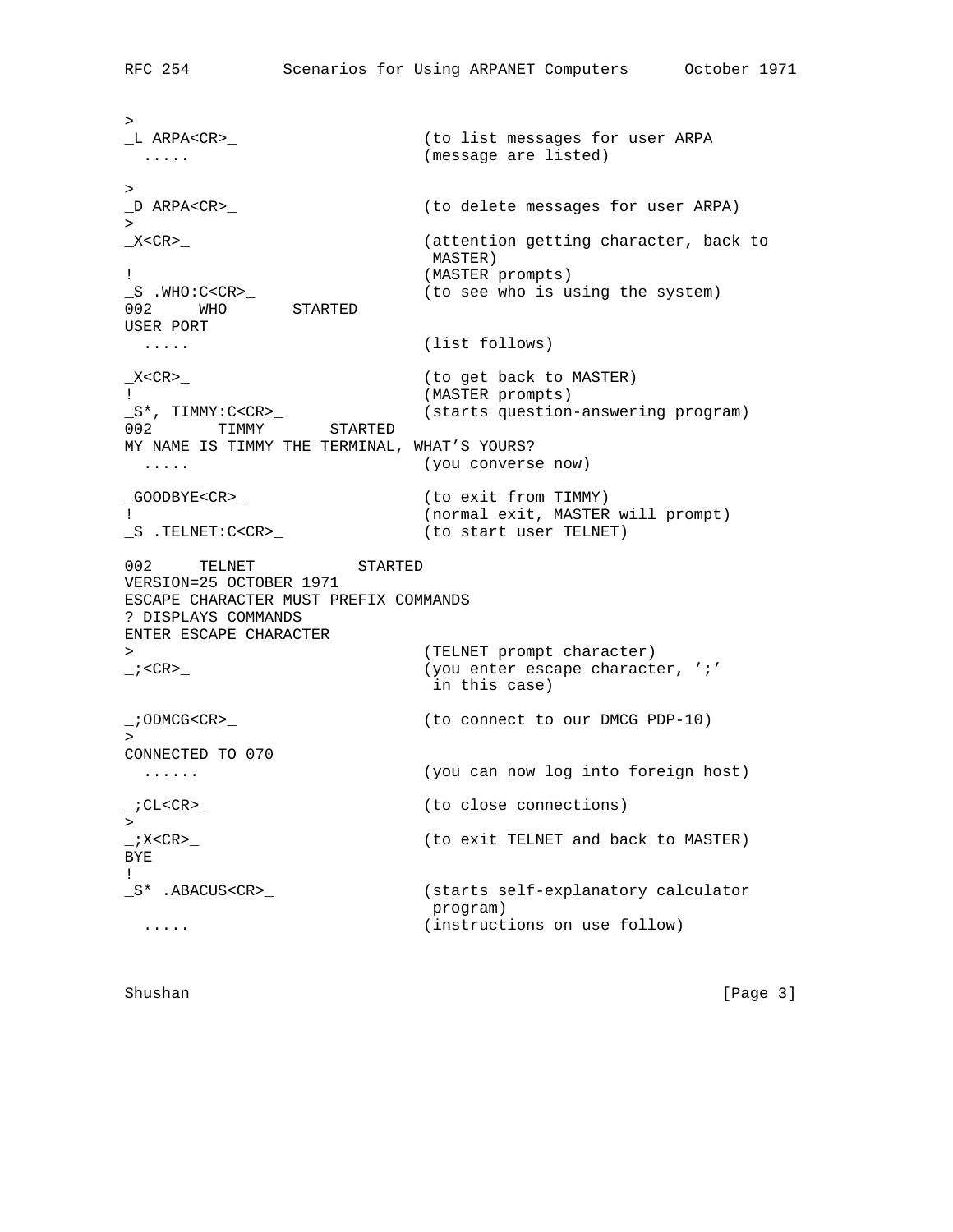\_X<CR>\_ (to get back to MASTER) !<br>\_S .EDIT:C<CR>\_ (to start the editor) 002 STARTED WORK NAME?<br>\_<CR>\_ (EDIT will use default) > (prompt in EDIT)  $I < CR$  and  $I < CR$  and  $I < CR$  and  $I < CR$  and  $I < CR$  and  $I < CR$  and  $I < CR$  and  $I < CR$  and  $I < IR$  and  $I < IR$  and  $I < IR$  and  $I < IR$  and  $I < IR$  and  $I < IR$  and  $I < IR$  and  $I < IR$  and  $I < IR$  and  $I < IR$  and  $I < IR$  and  $I < IR$  and  $I < IR$  and  $I < IR$  and \_ CALL IASSGN('OC', 1)<CR>\_ (6 spaces, not a <HT>) WRITE(1, 101)<CR>\_  $\_ 101$  FORMAT ('HELLO')<CR> $\_$  $END < CR$  $>_{-}$ \_<EOT><CR>\_ (you type <EOT> or <Control-D> to get EDIT) ><br>\_W<CR>\_ (to write file) \_TEST<CR>\_ (you name it TEST)  $\geq$ \_X<CR>\_ (to get back to MASTER) ! \_S .FORT(TEST)<CR>\_ (to compile program) 002 FORTRAN STARTED ! 002 FORTRAN DONE ! \_S .FDLD(TEST)<CR>\_ (will create the file TEST/E which you can run) 002 FDLD STARTED ! \_S .TEST/E: C<CR>\_ (to run program) 002 TEST/E STARTED HELLO (the program works) STOP NORMAL EXIT ! \_V<CR>\_ (to view your root directory) ..... (list follows) !<br>\_X<CR>\_ \_X<CR>\_ (to logout of SEX) \_\DISCONNECTED<CR>\\_ (escape to NETWRK and disconnect)

Shushan [Page 4] [Page 4] [Page 4] [Page 4] [Page 4] [Page 4] [Page 4] [Page 4] [Page 4] [Page 4] [Page 4] [Page 4] [Page 4] [Page 4] [Page 4] [Page 4] [Page 4] [Page 4] [Page 4] [Page 4] [Page 4] [Page 4] [Page 4] [Page 4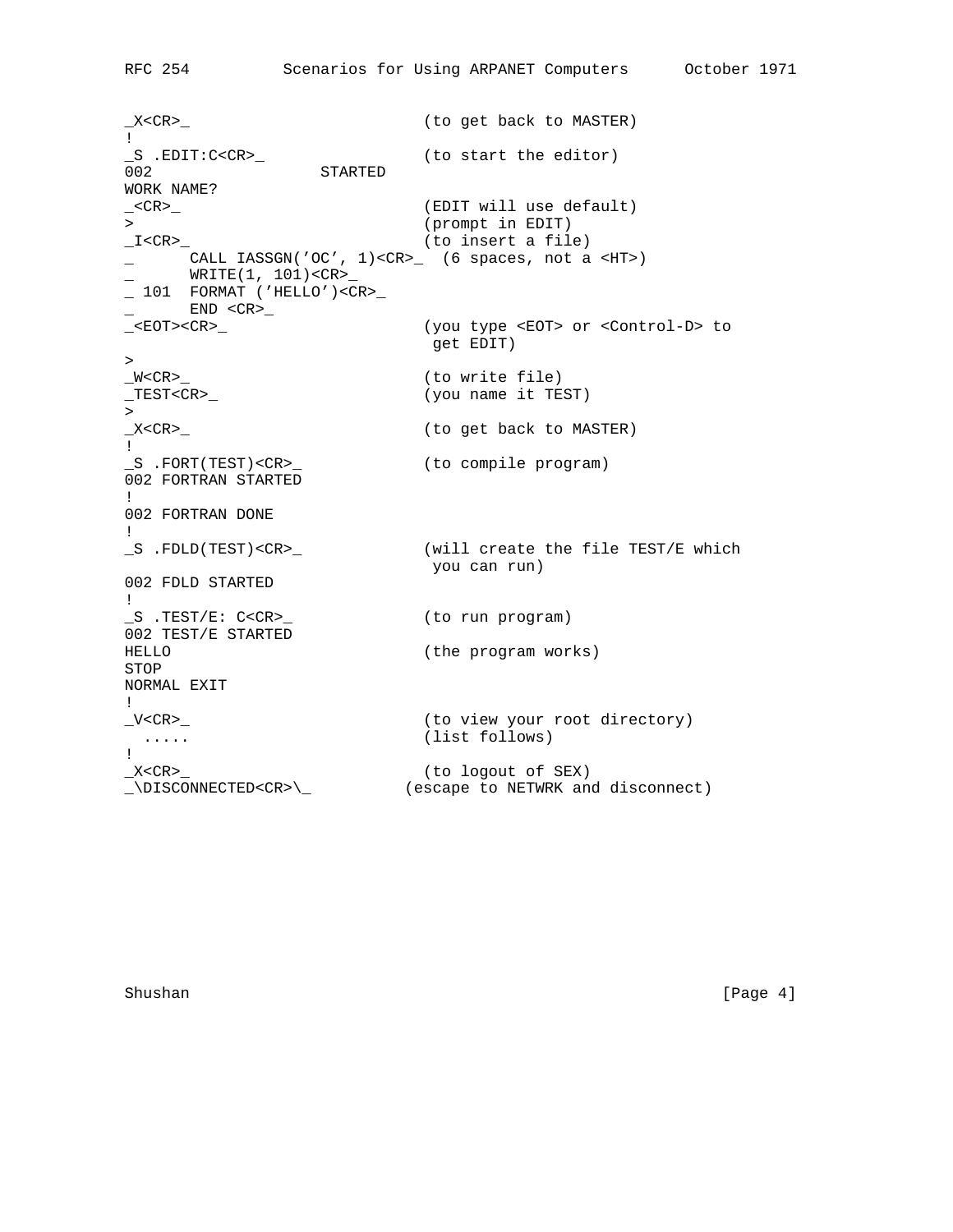UCLA-CCN IBM 360/91 Network address 65. \_\_\_\_\_\_\_\_\_\_\_\_\_\_\_\_\_\_\_\_\_\_\_\_\_\_\_\_\_\_\_\_\_\_\_\_\_\_\_\_

 CCN also offers a Remote Job Service. Their TELNET service is currently by arrangement only. We have not used it yet. \_\ccn<CR>\_-ucla connection is : completed.\ (success) UCLA CCN 360/91 TELNET TELNET SERVICE AVAILABLE BY ARRANGEMENT ONLY FOR INFORMATION CALL R.T. BRADEN, STEVE WOLFE, OR STU FEIGIN AT (213) 825-7518 OR 825-7424 \_\disconnected<CR>\\_ (you escape to NETWRK and disconnect) SRI (NIC) PDP-10 TENEX Network address 2. \_\_\_\_\_\_\_\_\_\_\_\_\_\_\_\_\_\_\_\_\_\_\_\_\_\_\_\_\_\_\_\_\_\_\_\_\_\_\_\_\_ NIC is best used in character-at-a-time mode with remote echo. After connection is completed you should change your mode to full-duplex at NIC (their default is half-duplex). NIC can also be used in half duplex (with local echo), line-at-a-time mode, but use is not as convenient. Although NIC commands are similar to BBN TENEX, the NLS subsystem is different. \_\nic<CR>\_ connection is: completed.\ (to connect to NIC) NETWORK USERS SHOULD LOGIN AS ONE OF THE FOLLOWING USERS: MIT- MULTICS MIT-DMCG MITRE UCLA-CCN UTAH ILLINOIS RAND BBN-TENEX BBN-IMP AMES-ILLIAC UCLA-7 ARC TENEX 1.26.01.04 DATE ARC EXEC 1.32 (NIC herald) @\_FULL<CR>\_ (you request full-duplex mode, "FULL" will not print) @\_LOGIN MIT-DMCG<CR>\_ (@ is NIC prompt, you login) (password) ARPA<CR> (password is not printed)  $(\text{account } # )$  3<CR> JOB nnn AT CONSOLE mmm @\_SYSTAT<CR>\_ (to see who is using system) ..... (list follows) @\_?\_ (will display commands) ..... (list follows) \_link<ESC>\_ (to) \_<ESC>\_ (user) \_MELVIN\_ (links your console to MELVIN'S) Shushan [Page 5]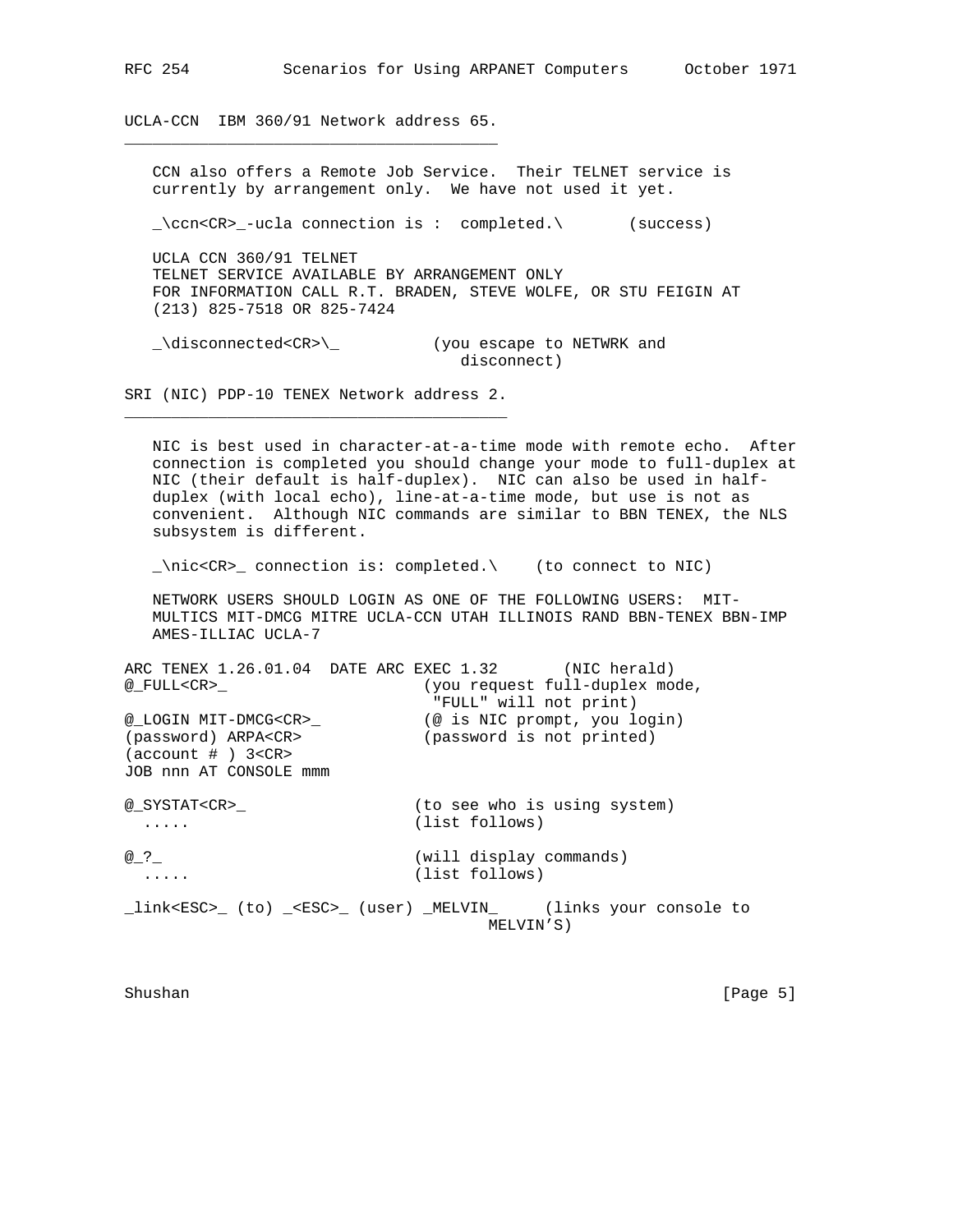\_;hello are you there?<CR>\_ (prefix comments with ";", whatever is is typed at either console appears on both console) @\_break\_(links)\_<CR>\_ (this disconnects any "links" to % other NIC users)<br>@ DIR<CR> (list files in (list files in eser's directory) <MIT-DMCG> ..... (list follows) @\_NLS<CR>\_ (to use NIC text editing system TNLS) ID:<your initials><EOT> (terminate with <EOT> or <Control-D>) DEVICE: \_T\_I-TERMINAL (type "T" if you are in FULL DUPLEX or type "N" if you are in HALFDUPLEX) (NLS will load or create your initial file) ("\*" is NLS prompt, <EOT> or <Control-D> is default command accept character, <CAN> or<Control-X> kills the current line, and <SOH> or <Control-A> serves the rubout or character delete function) \*\_e\_xecute \_j\_ournal (to access journal system) submit \_m\_essage (to send a message using the NIC Journal) \_This is a test message.<EOT>\_ (typing <EOT>, the default command accept accept causes system to assign a unique catalogue number yyyy to the message) title: \_Test Message<EOT>\_ (you enter a title) distribution \_id1 id2 <EOT>\_ (id1, and id2 are identifications of persons known to system) status \_<EOT>\_ (system reiterates information entered by user) go: \_<EOT>\_ (begins journal process, assumes you as author) JOURNAL SYSTEM IN PROGRESS \_<ETX>\_ (<ETX> or <Control-C> is the attention getting character to get EXEC)<br>(to resume NLS) @\_CONTINUE<CR>\_ \_<CAN>\_ (<CAN> or <Control-X> to get NLS prompt) \*\_p\_rint \_b\_ranch 0.1<EOT> (to print some files) ..... (list follows) \*\_e\_xecute \_q\_uit<EOT> (to quit NLS and return to EXEC) @\_LOGOUT<CR>\_ (to logout from NIC)

Shushan [Page 6] [Page 6] [Page 6] [Page 6] [Page 6] [Page 6] [Page 6] [Page 6] [Page 6] [Page 6] [Page 6] [Page 6] [Page 6] [Page 6] [Page 6] [Page 6] [Page 6] [Page 6] [Page 6] [Page 6] [Page 6] [Page 6] [Page 6] [Page 6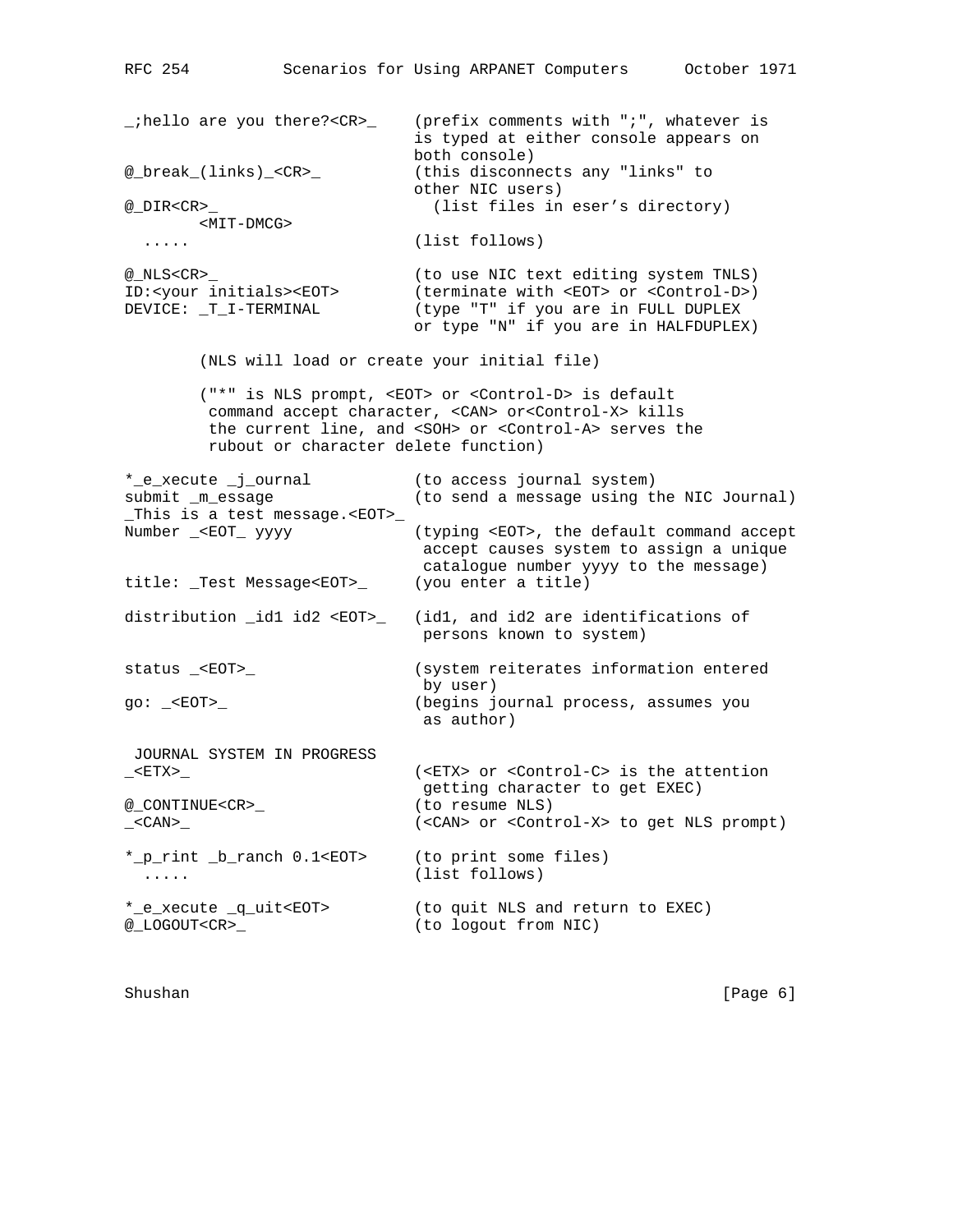Job nnn logged out at ....

\_\disconnected<CR>\\_ (escape to NETWRK and disconnect)

SRI(AI) PDP-10 TENEX Network address 66. \_\_\_\_\_\_\_\_\_\_\_\_\_\_\_\_\_\_\_\_\_\_\_\_\_\_\_\_\_\_\_\_\_\_\_\_\_\_\_\_

 (The SRI (AI) computer uses the TENEX operating system, and is similar to the system at BBN. We have not been able to log into SRI (AI) system as they are currently not functioning as a server. Hence no scenario is provided. This section will be updated as soon as SRI (AI) is able to accept login over the ARPANET.)

[Most of page 9 was illegible: RFC Editor]

| FOREIGN SITE NO. = $70 \text{  (70 is DMCG)FOREIGN SOCKET NO. = _1; (logger socket)\mathbf{1}$ |                                                                                                                                                                                  |
|------------------------------------------------------------------------------------------------|----------------------------------------------------------------------------------------------------------------------------------------------------------------------------------|
| . <b>.</b> .<br>; $2$ ; ID <cr></cr>                                                           | (you are now connected)<br>(to display host status)                                                                                                                              |
| KNOWN HOSTS ARE --<br>.                                                                        | (list follows)                                                                                                                                                                   |
| ; RES <cr></cr>                                                                                | (to reset connections)                                                                                                                                                           |
| RESET COMPLETED<br>;1 ;DEL <cr></cr>                                                           | (to purge sockets)                                                                                                                                                               |
| SOCKET PURGED                                                                                  |                                                                                                                                                                                  |
| HELP< CR><br>.                                                                                 | (lists all non-standard keys)<br>(list follows)                                                                                                                                  |
| ; STATE <cr></cr>                                                                              | (will list NETOLS states)                                                                                                                                                        |
| PREFIX IS;<br><b>HALFDUPLEX</b><br>SHIFT IS OFF                                                |                                                                                                                                                                                  |
| $_i$ PREFIX $\cdot$ < CR ><br>!SHIFT !STATE <cr></cr>                                          | (will change prefix to "!")<br>(to get both upper and lower case<br>alphabetics. This may be required<br>for example, to piggy back to Multics.<br>"; lfd" will send <lf>.)</lf> |
| PREFIX IS !<br>HALF DUPLEX                                                                     |                                                                                                                                                                                  |

Shushan [Page 7]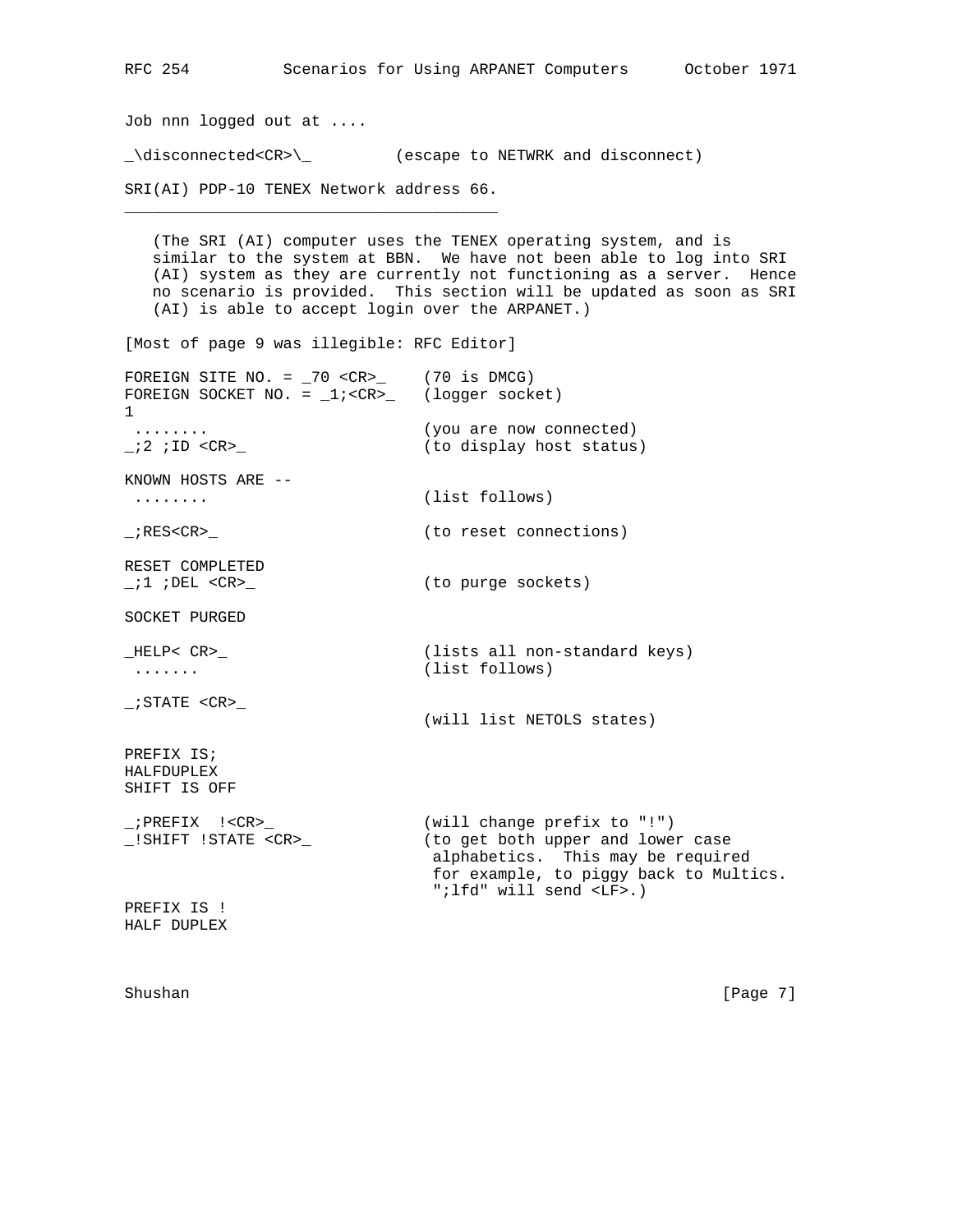SHIFT IS ON

| !PREFIX; <cr></cr>      | (prefix is again $"i"$ )                                                                                                                           |
|-------------------------|----------------------------------------------------------------------------------------------------------------------------------------------------|
| ;UNSHIFT <cr></cr>      | (to turn SHIFT "OFF")                                                                                                                              |
| $_i$ SHIFT ON <cr></cr> | (to get both upper and lower case.<br>This may be required, for example<br>to "piggy back" to Multics. ";LFD"<br>will send $\langle LF \rangle$ .) |
| ;SYST <cr></cr>         | (to get back to SYS level again)                                                                                                                   |
| WORK AREAS UPDATED      |                                                                                                                                                    |
| ; DOWN                  | (DOWN will logout but not disconnect)                                                                                                              |
| WORK AREAS PURGED       | (you are logged out but connected)                                                                                                                 |
| ;SYS <cr></cr>          | (to login to UCSB again)                                                                                                                           |
| ENTER USER NUMBER       |                                                                                                                                                    |
| ; LOGOUT                | (will logout and disconnect)                                                                                                                       |
| \DISCONNECT <cr>\</cr>  | (escape to NETWRK and disconnect,                                                                                                                  |
|                         | if not already disconnected by UCSB                                                                                                                |

UTAH PDP-10 TENEX Network address 4. \_\_\_\_\_\_\_\_\_\_\_\_\_\_\_\_\_\_\_\_\_\_\_\_\_\_\_\_\_\_\_\_\_\_\_\_\_\_\_

 (The Utah computer uses the TENEX Operating System, and is similar to the system at BBN. The password for Network users will be:

## THISISANINTENTIONALLYLONGPASSWORD

 As yet, their logger is unavailable, and we have been unable to login on their system hence, no scenario script is provided.)

BBN PDP-10 (A) TENEX Network address 69 \_\_\_\_\_\_\_\_\_\_\_\_\_\_\_\_\_\_\_\_\_\_\_\_\_\_\_\_\_\_\_\_\_\_\_\_\_\_\_

 TENEX is best used in character-at-a-time mode with remote echo. However, as TENEX treats network users as half-duplex by default, you should either change your mode to FULLDUPLEX, or escape into NETWRK and request local echo. At command level TENEX does not distinguish between upper and lower case alphabetics. The programs "DOCTOR" and "LIFE" may not be available to you in the BBN PDP-10(A) system, but can still be used from the BBN PDP-10(B) system.

\\_TENEX<CR>\_settings loaded. and connection is: completed.\ (to connect to BBNA TENEX) BBN-TENEX 1.26.0 6-AUG-71 EXE 1.32.2 @\_FULL<CR>\_ (you request full-duplex mode) @\_LOGIN TENAR<CR> \_ (you login) (PASSWORD)

Shushan [Page 8]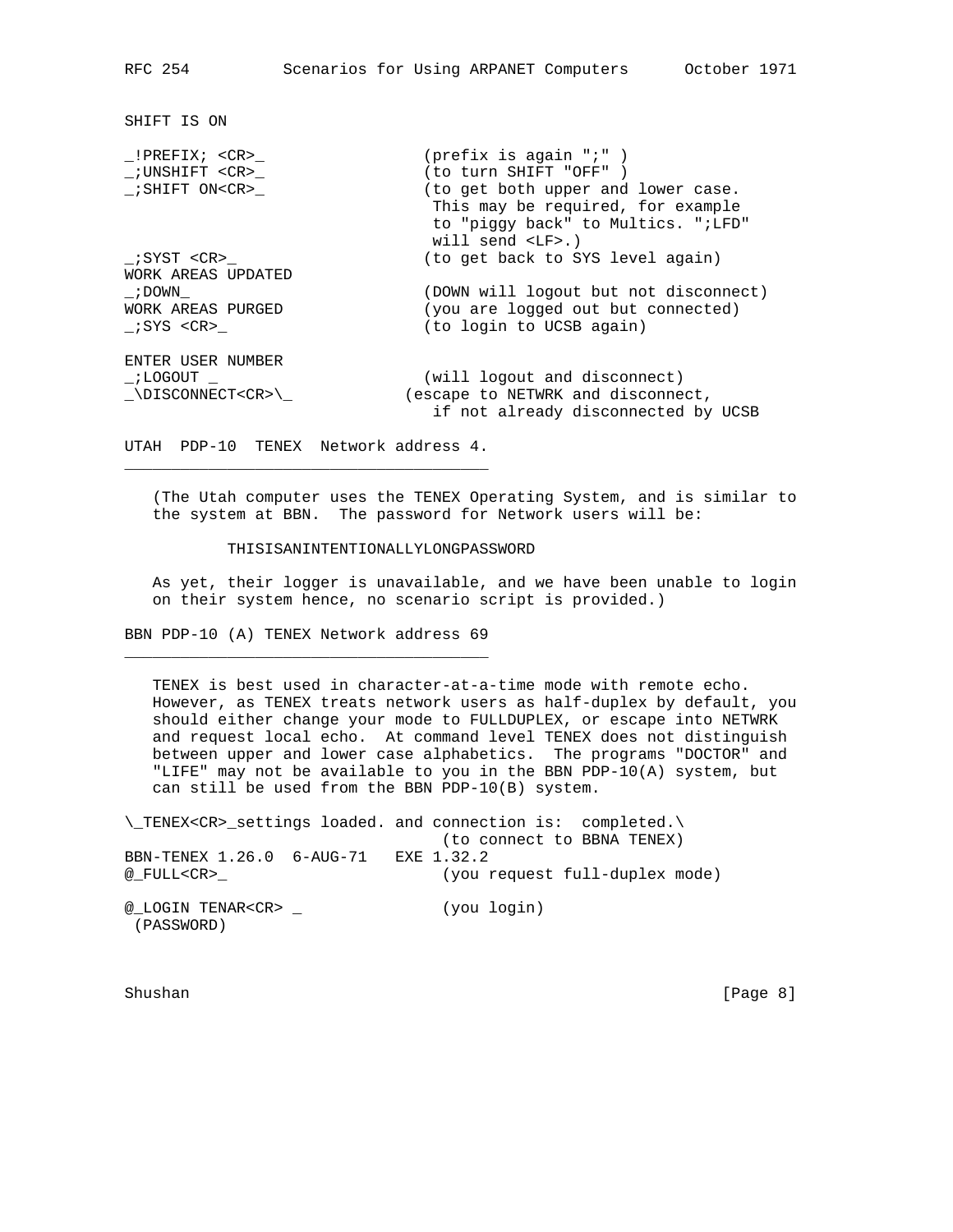\_ARPA<CR>\_ (this will not be printed) (ACCOUNT) \_MIT-AKB<CR>\_ (appropriate account) JOB 3 ON TTYG1 10-OCT-71 3:30 You have a message  $(if a message is waiting)$ @\_?\_ (@ is TENEX PROMPT CHARACTER "?" will list TENEX commands) COMMANDS ARE: ..... (list follows) @\_TYPE MESSAGE.TXT<CR>\_ (to read your message) ;<TENAR> MESSAGE.TXT;1 ..... (message follows) @\_SYSTAT\_ (to see who is using the system,) ........ (list follows) \_LINK<ESC>\_ (to) \_<ESC>\_ (user) \_TOMLINSON\_ (will link your console to TOMLINSON's) \_;HELLO THERE?<CR>\_ (prefix comments with ";" whatever is typed at either console appears on both consoles) @\_BREAK\_ (links)\_<CR>\_ (this disconnects any "links" to TENEX users) @\_LIFE<CR>\_ (to play game of life) DO YOU WISH TO SEE AN EXPLANATION? \_YES<CR>\_ ........ (explanation follows) \_<ETX>\_ (<ETX> or <Control-C> is the attention getting character to get EXEC) (psychiatrist service--self explanatory) ..... (you now converse with DOCTOR) \*\_GOODBYE.\_ (normal exit, \* is prompt from DOCTOR) ..... (the Doctor's charges, etc.) @\_DIR <name><CR>\_ (to list the directory called <name>; try "DIR SYSTEM".) ..... (listing follows) @\_TYPE <name><CR>\_ (to print the file called <name>) ..... (list follows)

Shushan [Page 9]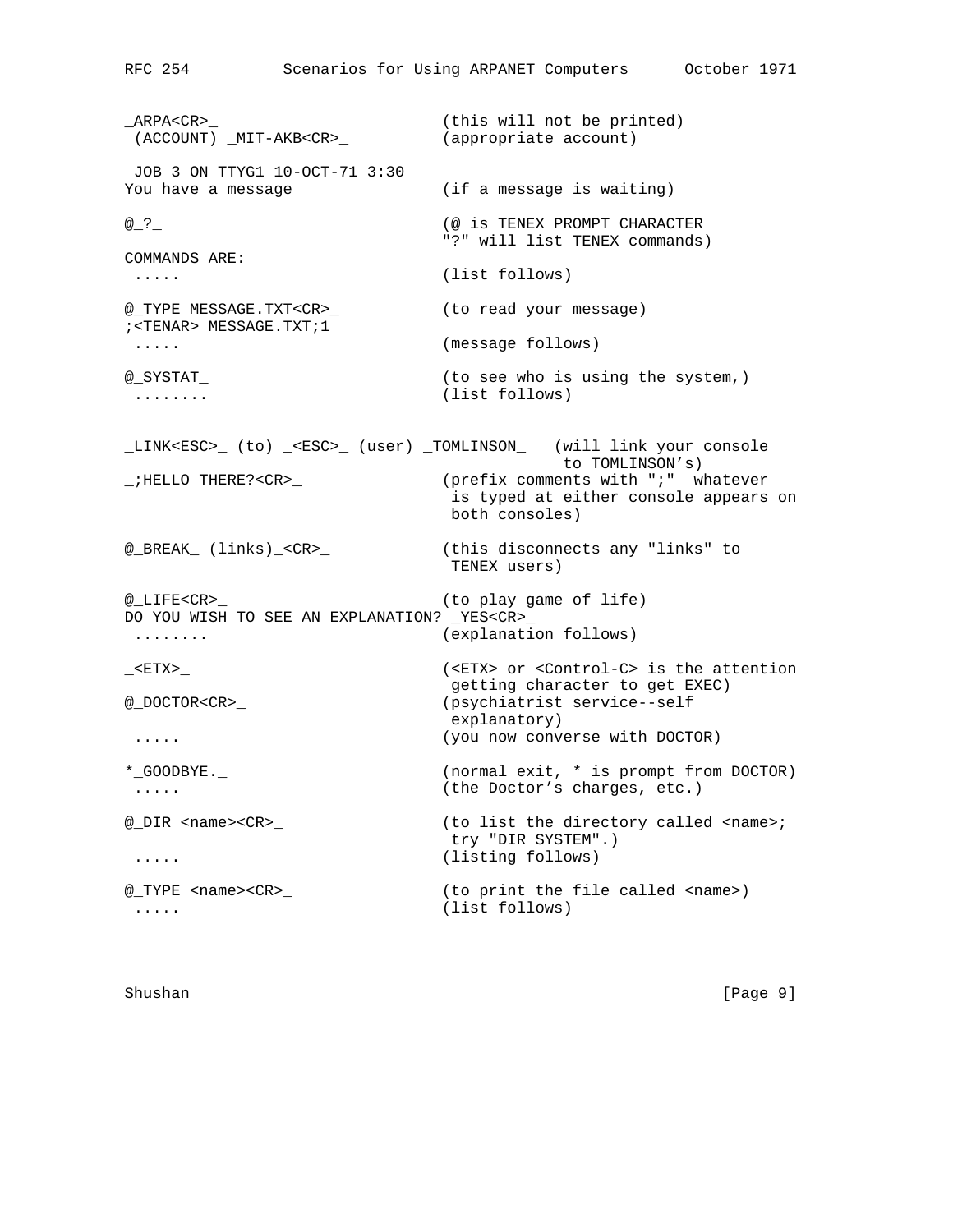@\_TTYIST<CR>\_ (to test teletype communications) ..... (test data follows) \_<DEL>\_ (<DEL> or <rubout> will end tests prematurely) \_<ETX>\_ (<EXT> or <Control-C> will get you back to EXEC) @\_TELNET<CR>\_ (to use BBN User TELNET) TELNET 30-AUG-71 RST VERBOSE?\_Y<CR>\_ (this will instruct you to proceed) ..... (instructions on use follow)  $HOST: \_106 < CR>$ <sub>-</sub>  $\qquad \qquad$  (to connect to DMCG, i.e., octal 106) ..... (you are connected to DMCG) \_<ETX>\_ (to get back to EXEC) @\_LOGOUT<CR>\_ (to logout of TENEX) \_\DISCONNECT<CR>\_\ (escape to NETWRK and disconnect)

BBN PDP-10 (B) TENEX Network address 133. \_\_\_\_\_\_\_\_\_\_\_\_\_\_\_\_\_\_\_\_\_\_\_\_\_\_\_\_\_\_\_\_\_\_\_\_\_\_\_\_\_

 The BBN PDP-10(B) is an experimental TENEX system similar to the BBN PDP-10(A) TENEX system (network address 69.). Because of the similarities of the two TENEX systems, no scenario is given here. Please refer to the BBN PDP-10(A) system (page12) for the scenario. The account number to be used for the system is "1" instead of the "site name" used in the BBN PDP-10(A) system.

MIT H 645 MULTICS Network address 6. \_\_\_\_\_\_\_\_\_\_\_\_\_\_\_\_\_\_\_\_\_\_\_\_\_\_\_\_\_\_\_\_\_\_\_\_

 Multics interacts line-at-a-time and assumes local echo. Multics require both upper and lower case alphabetics. Commands are in lower case alphabetics.

\\_mult<CR>\_ics connection is: completed.\ (you type "mult<CR>") Multics 15.20 MIT, Cambridge, Mass. Load =  $39.0$  out of  $41.0$  units; users =  $38$ \_Enter Name CNet<CR> (log in by your last name in this form) Anonymous user Name CNet logged in: 09/23/71 1340.8 edt Thu from terminal "NET" (Multics will now type the message of the day)

Shushan [Page 10]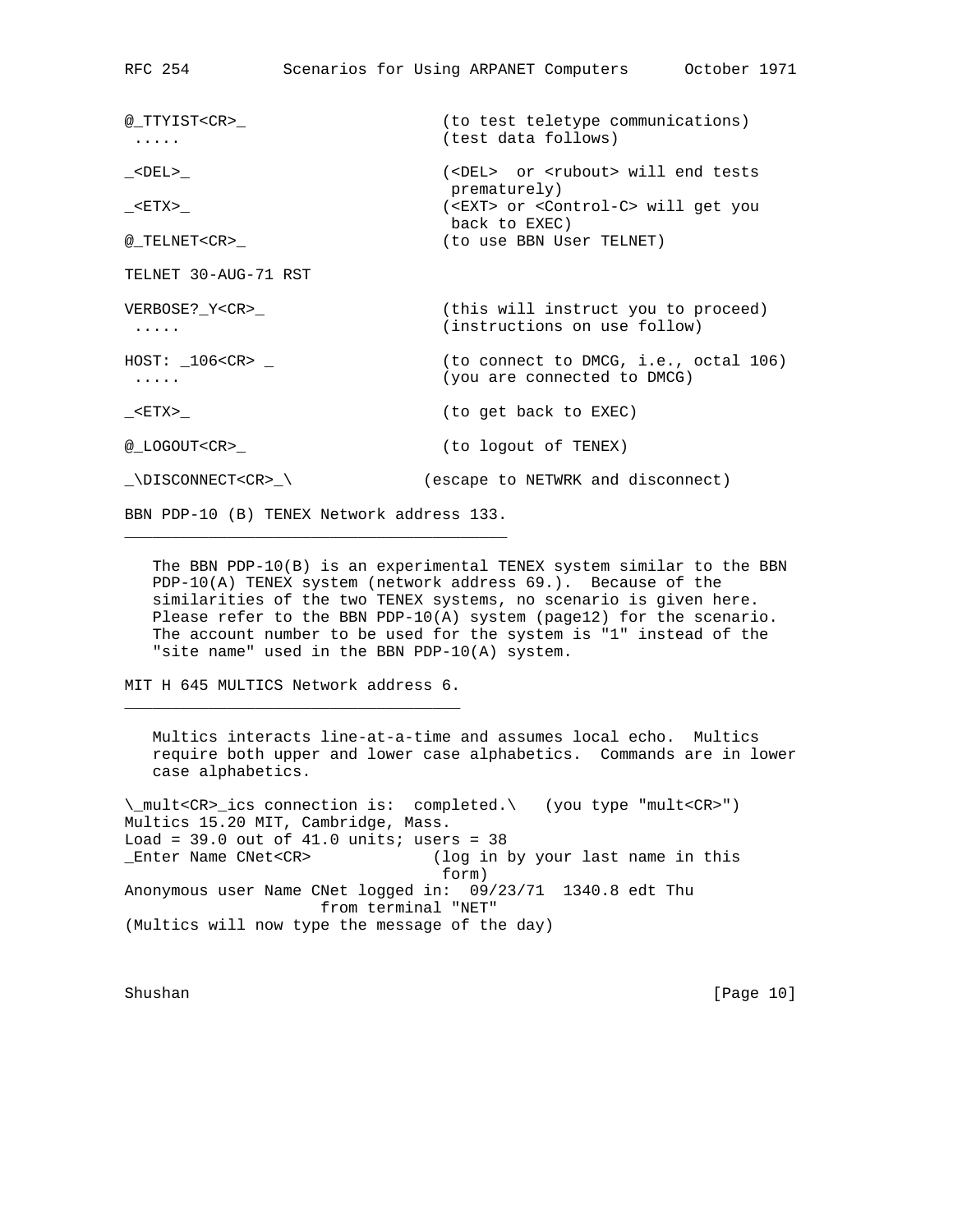RFC 254 Scenarios for Using ARPANET Computers October 1971 r 1405 .034 10+59 (This is the ready message printed at the end of processing of every command line of the form: time of day, cpu time for last command, pre-paged segments+page faults) \_hef#1p p11<CR>\_ ("help p11" prints help file for p11; "#" deleted the previous character, "@" deleted current line.) (12 lines follow) ..... (help file is printed out) (Other useful help files are: news -- recent system news crashes -- info on recent crashes command name -- gives info on particular command) r 1406 1.653 6+59 (the Multics ready message) \_who<CR>\_ (gives list of users currently on system) Multics 15.20, load 42.0/54.0; 41 users Absentee users = 0/1 ..... (list of users follows) r 1407 .035 5+7 \_'Please help me on-line<CR>\_ (statements prefixed with an apostrophe will be sent to network consultant or to user logged in the CompNet project. This will happen only if you are Logged in CNet project.) \_list<CR>\_ (list segments in current working dir) Segments = 2, Records = 1 ..... (list of files follows) r 1408 .206 4+8 \_ls -p >udd>message \*.info<CR>\_ (list all help files) Segments = 177, Records = 223 ..... (long list of info files follows) synch (to interrupt this type-out you "QUIT"by sending the NCP interrupt) QUIT r 1409 3.200 4+78

Shushan [Page 11]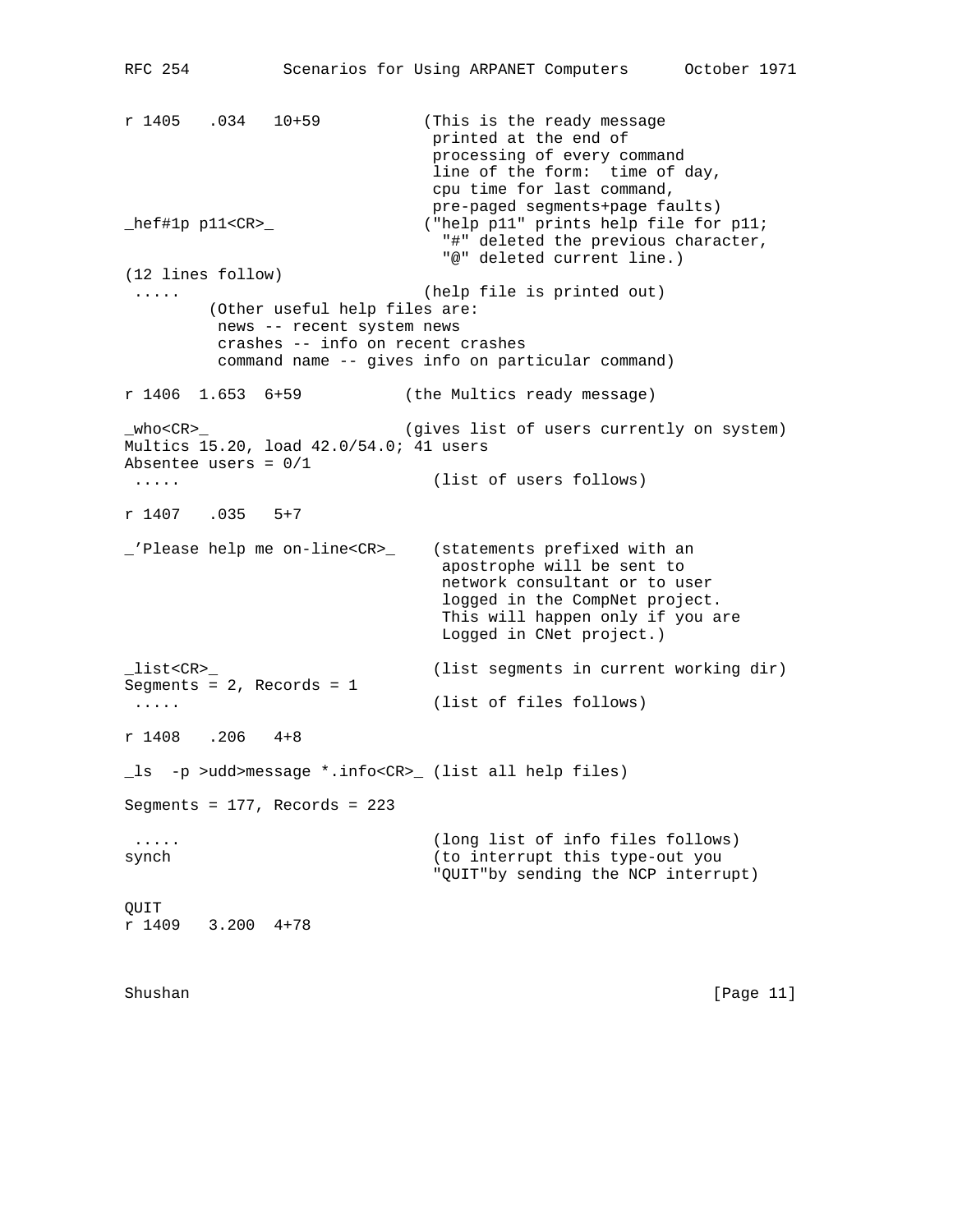\_mail \* Vezza CompNet<CR>\_ (send mail to Vezza CompNet, mail is terminated by line of just a period) \_THIS IS THE SAMPLE MAIL THAT WE ARE SENDING<CR>\_ \_THIS IS THE LAST LINE.<CR>\_ \_.<CR>\_ (this will send the mail) r 1410 1.905 12+114 \_mail <CR>\_ (see if anyone has sent us mail. no mail  $\qquad \qquad$  Reads mail sent to anonymous CNet.) r 1411 .450 edm test.pl1<CR><br>Segments not found. (call an editor to create p11 program)<br>Segments not found. (as segment does not exist, edm puts<br>Input Segment does not exist, edm puts Input. you in input mode.) \_test:procedure;<CR>\_  $_$  \_put edit("hello")  $(a(5))$ ; <CR>\_ \_put skip;<CR>\_ \_end test;<CR>\_ \_.<CR>\_ (this will get you into edit mode) Edit. The same of the contract of the contract of the contract of the contract of the contract of the contract of the contract of the contract of the contract of the contract of the contract of the contract of the contract \_w<CR>\_ (to write the file) \_g<CR>\_ (to quit from edm) r 1414 3.653 74+114 \_print test.p11<CR>\_ (print the source file we just made) \_p11 test<CR>\_ (compile that p11 program) PL/1 r 1417 5.918 27+485 \_test<CR>\_ (run the program we just compiled) hello (the program works) r 1419 2.315 6+123 \_logout<CR>\_ (We are done so we log out.) Name CNet logged out 09/23/71 1420.1 edt Thu CPU usage 45 sec hangup !?CONNECTIONS ABORTED?\ (Multics disconnects you) MIT PDP-10 (DMCG) ITS Network address 70.

 ITS treats network interaction as being full-duplex and assumes local echo. Interaction is character-at-a-time, however user processes such as MONIT require a <CR> to be typed. No distinction is made at command level between upper and lower case alphabetics.

\_\_\_\_\_\_\_\_\_\_\_\_\_\_\_\_\_\_\_\_\_\_\_\_\_\_\_\_\_\_\_\_\_\_\_\_\_\_\_\_\_

Shushan [Page 12]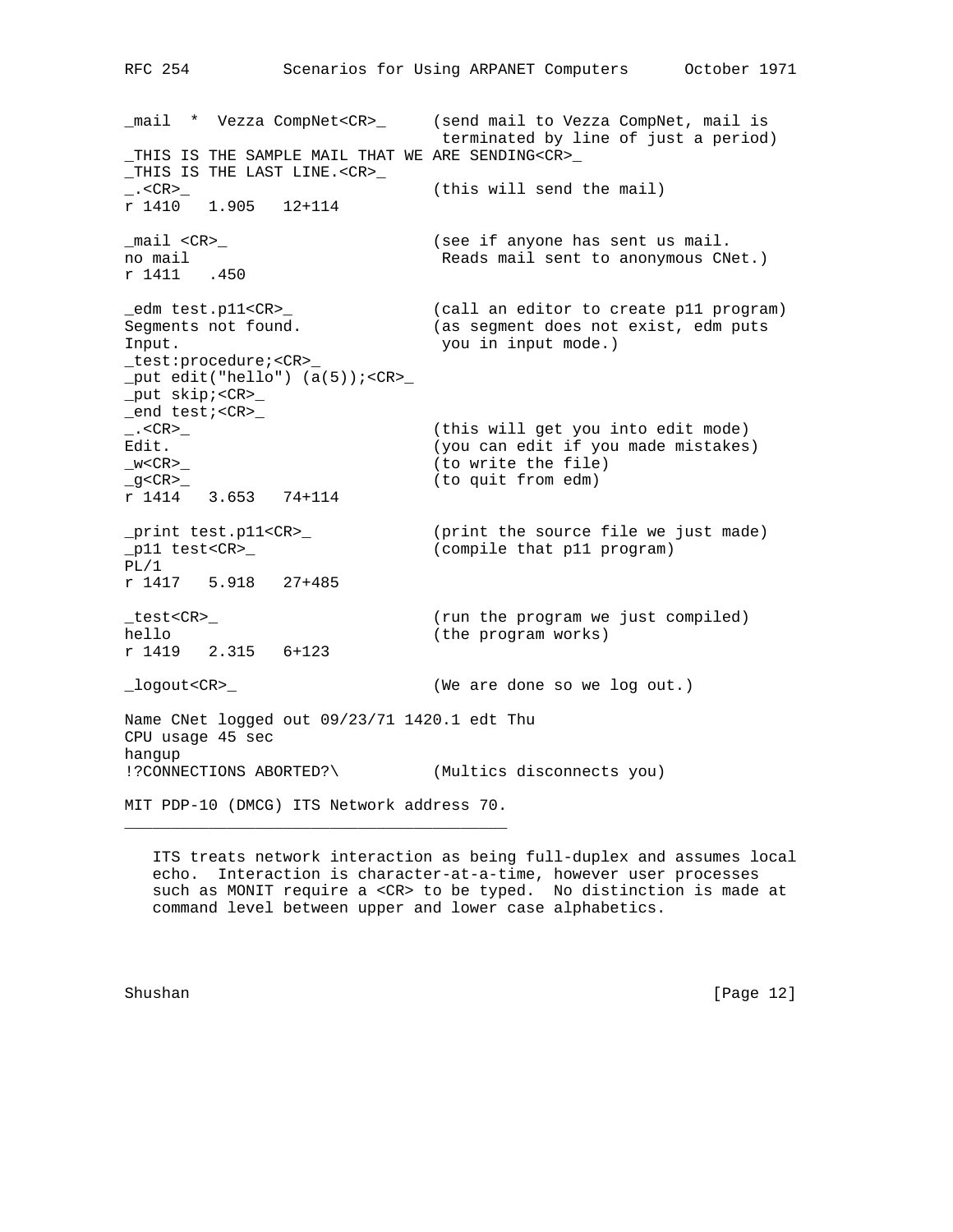\\_its<CR>\_ connection is: completed.\ (to connect to DMCG-ITS) MIT Project MAC DMCG PDP-10 Telnet Server in operation. Please login with host no. and initials (e.g.,"login 70rmm") MONIT.49 (Message of the day will follow) ; (MONIT prompts with ";") (you login with the form asked) ;\_?<CR> \_ (will list MONIT commands) ..... (list follows) ;\_listf tty<CR>\_ (to display status of users and jobs) ..... (list follows) ;\_listf dsk:.info.;<CR> (to list files on disk for user name ".info.". Note that device name is followed by ":", and user name by ";".) ..... (list follows) ;\_print dsk:.info.;info info<CR> (will print file"info info") ..... (list follows) ;\_peek<CR> (to display status of time sharing monitor) ..... (display follows) \_?<CR>\_ (list PEEK's commands)<br>
\_Q\_ (exit from PEEK, upper (exit from PEEK, upper case Q) \_<SUB>\_ (<SUB> or <Control-Z> is the attention getting character. It causes control to move one level up a job tree.) ;\_TTYTST<CR>\_ (to test communications, will spit out test data) ..... (test data follows) \_<SUB>\_ (<SUB> or <Control-Z> to get attention) ;\_DIRECT<CR>\_ (to use a directory program for MIT-DMCG personnel) DRCTY .52 TYPE ? FOR HELP > IS THE PROMPT CHARACTER. >\_?\_ (to obtain help, self explanatory) ..... (explanation follows) >\_\*\_ (normal exit from program) :KILL ;\_NETWRK<CR>\_ (to use network, i.e., ARPANET

Shushan [Page 13]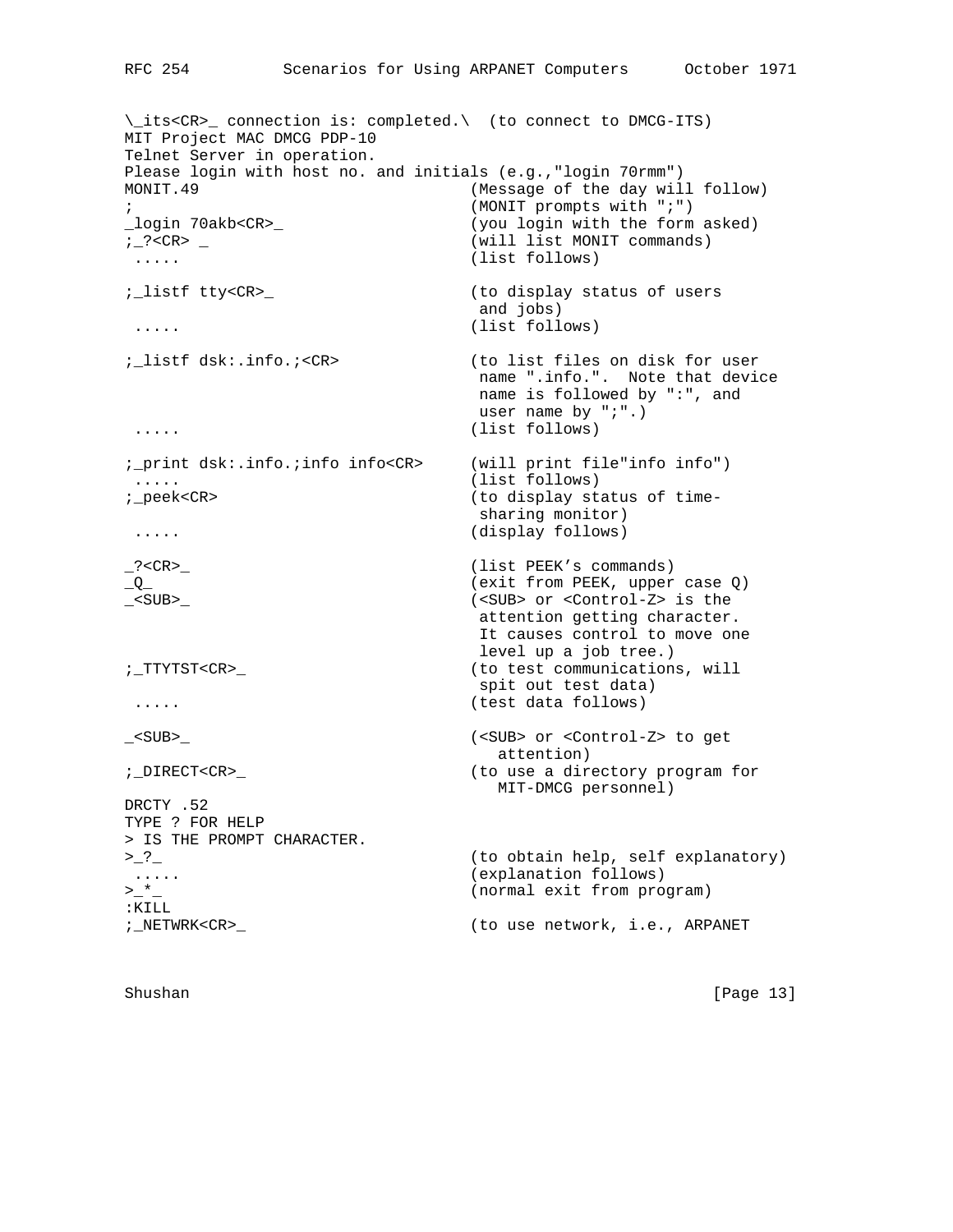..... via user TELNET) (NETWRK herald, and help message) \\_?<CR>\_ ("\" IS NETWRK escape and prompt, ?<cr> gets help) ..... (help info for you) \\_hosts<CR>\_ (will print list of acceptable host names) \\_<host name><CR>\_ (to connect to a host, e.g., SEX, NIC, UCSB, etc) \\_quit<CR>\_ (this will get you back to MONIT) ..... (NETWRK flushed, etc.) (to get TECO, the text editor) TECO.175 \_| TITLE SIMPLE TEST<CR>\_ (we will create a MIDAS program) \_;A SIMPLE TEST PROGRAM<CR>\_ (A comment follows ";" in MIDAS) \_RELOCATABLE<CR>\_ \_.GLOBAL TYO, TYOB, LINACR, OPEN, CLOSE, IOT,A,B,C,P,D,ARGP<CR>\_  $_A = 1 < CR$  $B=-2 < CR$  $C==3 < CR>$  $D=-4 < CR>$  $P=\texttt{17}\texttt{<}\texttt{CR}$  $\_$ ARGP==16<CR>  $\rule{0pt}{0pt}$   $\rule{0pt}{0pt}$   $\rule{0pt}{0pt}$   $\rule{0pt}{0pt}$   $\rule{0pt}{0pt}$   $\rule{0pt}{0pt}$   $\rule{0pt}{0pt}$   $\rule{0pt}{0pt}$   $\rule{0pt}{0pt}$   $\rule{0pt}{0pt}$   $\rule{0pt}{0pt}$   $\rule{0pt}{0pt}$   $\rule{0pt}{0pt}$   $\rule{0pt}{0pt}$   $\rule{0pt}{0pt}$   $\rule{0pt}{0pt}$   $\rule{0pt}{0pt}$   $\rule{0pt}{0pt}$   $\rule{0$ \_PDL:BLOCK PDLNTH<CR>\_ \_FIRST:<HT>MOVE P, [-PDLNTH,,PDL]<CR>\_ \_<HT> MOVEI A,[ASCIZ/This is a test/]<CR>\_ \_<HT> PUSHJ P, LINARCR<CR>\_ \_<HT> .VALUE [ASCIZ/:KILL/]<CR>\_ \_<HT> END FIRST<CR>\_ \_<ESC><ESC> \_ (<ESC> or <ALT> will end input) \_FILE DSK:NETWRK; SIMPLE TEST<ESC><ESC>\_ (to write program on disk) \_<BS><ESC><ESC>\_ (<BS> or <Control-H> to exit) ;\_SM<CR>\_ (to assemle program using small MIDAS) MIDAS .39 \_DSK:NETWRK;SIMPLE TEST<CR>\_ ...... (program assembles and creates a file with name SIMPLE BIN) ; D<CR>\_ (to use DDT, the debugging tool) ITS .747.DDT .1334 \_STINK<VT>\_! (to get loader, <VT> is <Control-K>) STINK .T60 \_J SIMPLE<ESC><ESC> \_ (we call the job SIMPLE) \_MDSK:NETWRK;SIMPLE BIN<ESC>L<ESC><ESC>\_ \_MCOM:LINOUT BIN<ESC>L<ESC><ESC>\_ \_MCOM:TSTTY BIN<ESC>L<ESC><ESC>\_

Shushan [Page 14]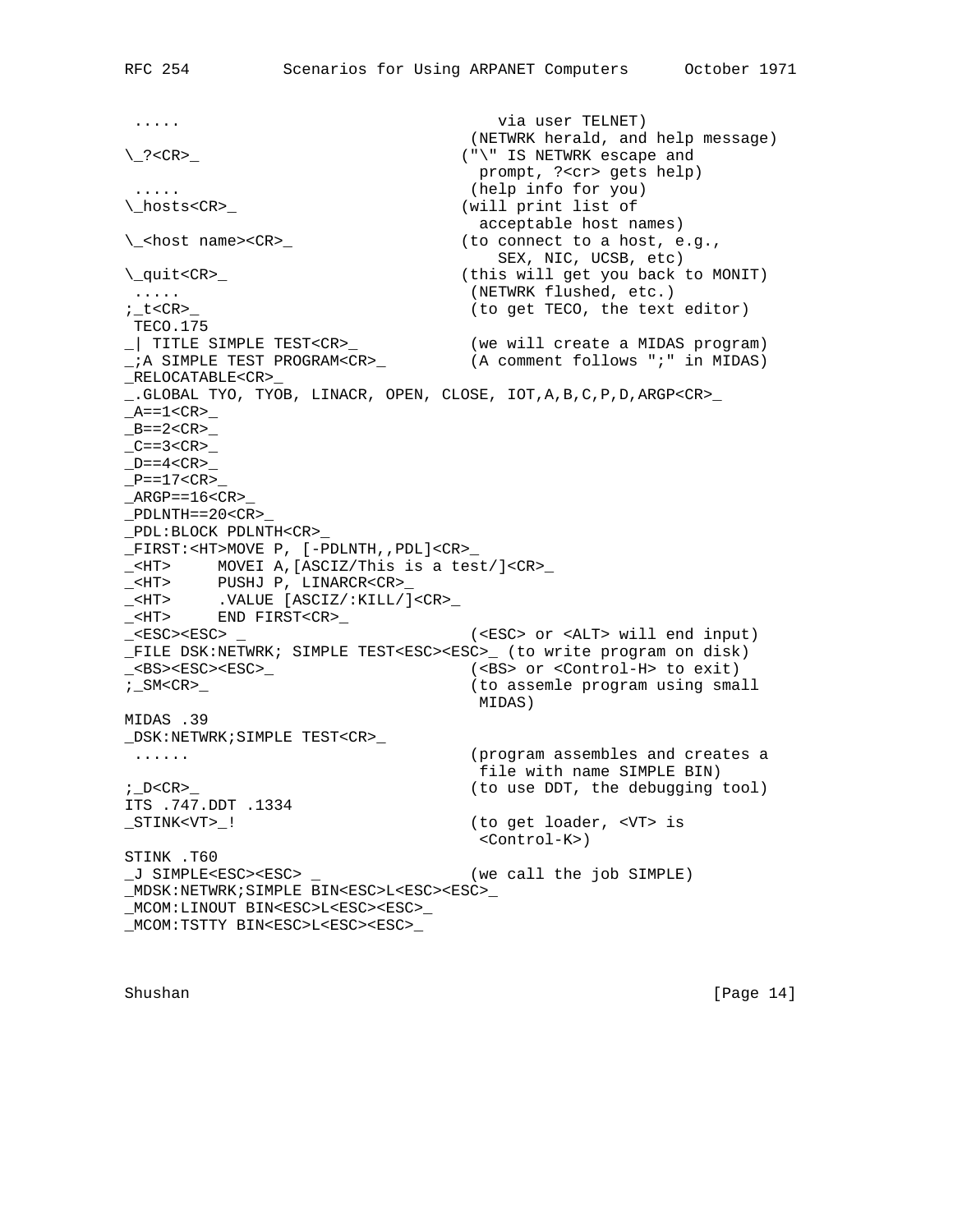| MCOM:CHAN BIN <esc>L<esc><esc></esc></esc></esc> |                                                        |
|--------------------------------------------------|--------------------------------------------------------|
| TD <esc><esc></esc></esc>                        | (we go back to DDT)                                    |
| \$G                                              | (to run the program)                                   |
| This is a test                                   | (program works!!!)                                     |
| :kil1                                            |                                                        |
| <sub></sub>                                      | ( <sub> or <control-z> to get MONIT)</control-z></sub> |
|                                                  |                                                        |
| ; LOGOUT <cr></cr>                               | (logs you out, but leaves you                          |
|                                                  | connected)                                             |
| ITS 795 console 23 Free                          |                                                        |
| \disconnect <cr>\</cr>                           | (escape to NETWRK and disconnect)                      |
|                                                  |                                                        |

MIT PDP-10(AI) ITS Network address 134. \_\_\_\_\_\_\_\_\_\_\_\_\_\_\_\_\_\_\_\_\_\_\_\_\_\_\_\_\_\_\_\_\_\_\_\_\_\_\_

 $MQOM:CHINL$  BIN BOOT BOOT BOOT

 (The MIT PDP-10(AI) system uses the ITS operating system and is similar to the MIT PDP-10(DMCG) system. At present the host is not connected to the ARPANET.)

RAND 360/65 MVT OPERATING SYSTEM Network address 7. \_\_\_\_\_\_\_\_\_\_\_\_\_\_\_\_\_\_\_\_\_\_\_\_\_\_\_\_\_\_\_\_\_\_\_\_\_\_\_\_\_\_\_\_\_\_\_\_\_\_\_

 (We have not been able to log into RAND, as they are currently intending to be users only. Hence, no scenario script is provided. This section will be updated as soon as RAND can accept out login over the ARPANET, and provide service on a regular basis.)

RAND PDP-10 TENEX Network address 71. \_\_\_\_\_\_\_\_\_\_\_\_\_\_\_\_\_\_\_\_\_\_\_\_\_\_\_\_\_\_\_\_\_\_\_\_\_

 (Rand PDP-10 is currently not functioning over the ARPANET. Hence no scenario is provided. This section will be updated as soon as the host is providing service.)

SDC IBM 360/75 Network address8. \_\_\_\_\_\_\_\_\_\_\_\_\_\_\_\_\_\_\_\_\_\_\_\_\_\_\_\_\_\_\_\_\_

 (We have not been able to log into SDC. as their logger is not available. Hence no scenario script is provided. This section will be updated as soon as SDC can accept login over the ARPANET)

HARVARD PDP-10 DEC 10/50 MONITOR Network address 9. \_\_\_\_\_\_\_\_\_\_\_\_\_\_\_\_\_\_\_\_\_\_\_\_\_\_\_\_\_\_\_\_\_\_\_\_\_\_\_\_\_\_\_\_\_\_\_\_\_\_\_

 Harvard system treats network interaction as half-duplex, character at-a-time, and assumes local echo. The prompt character is ".", and the escape character is <Control-C>. No lower case text is accepted (hit the <BRK> key on the IMLAC if you are not in upper case mode).

Shushan [Page 15]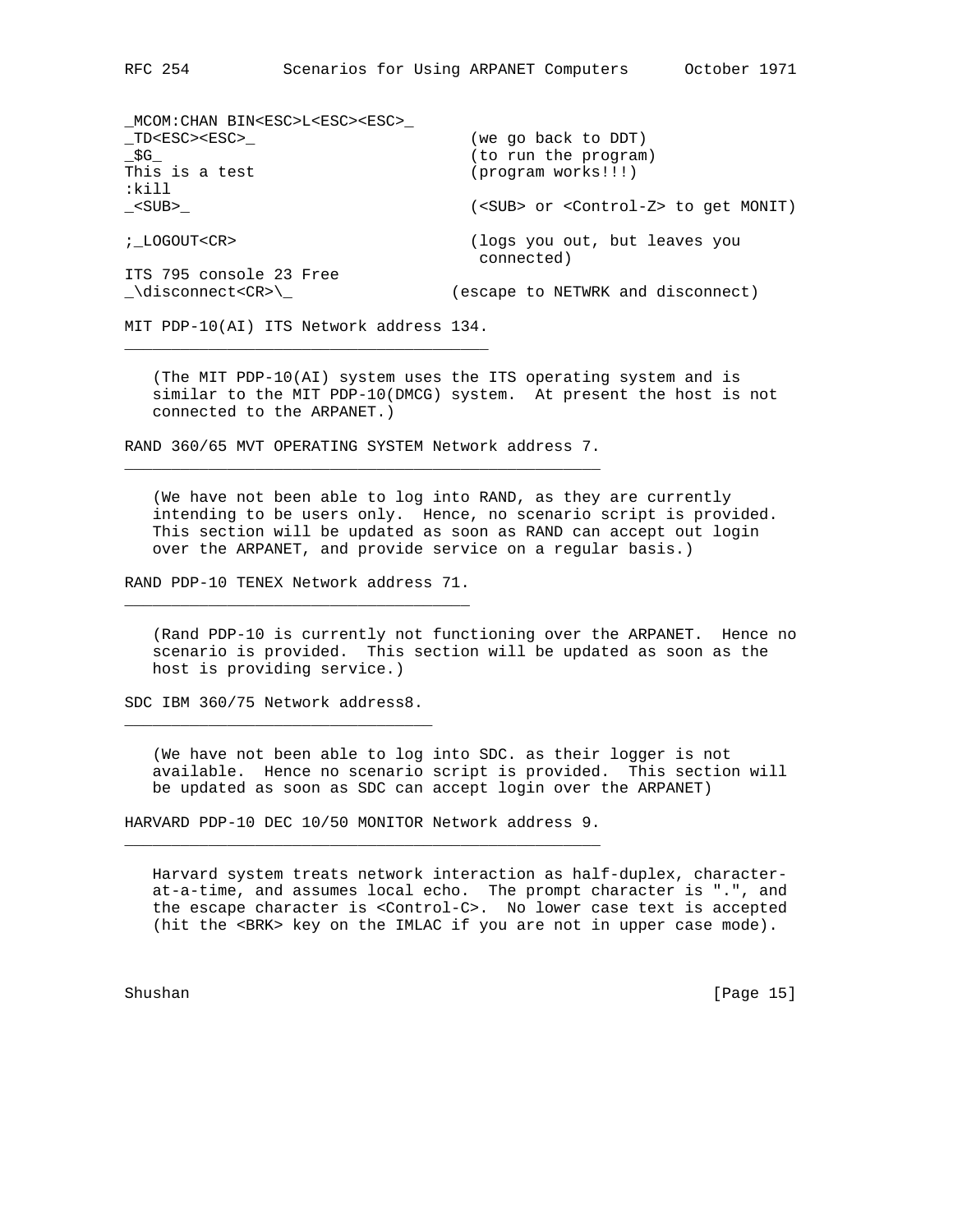\\_HARVARD<CR>\_ connection is: completed.\ (you type "HARVARD<CR>") JOB N HARVARD 4S72BU.40 TTYMM #\_62,5\_ (you type "62,50") \_ RLS\_ (you type "RLS" which is not printed) (the message of the day is now printed out) \_.SY<CR>\_ (to see who is using the system) ..... (list follows) \*\_ICP 106 \_ (to connect to MIT-DMCG, I.E., OCTAL 106) (\* is the prompt character in TELNET) IMPn CONNECTED TO MIT(1) ..... (you can now login to MIT-DMCG system) \_<US>\_ (you type <US> or <Control-\_>, octal 037 to escape to the Harvard system) BACK TO HARVARD JOB nn \*\_CLOSE IMPn\_ (this will close connections) \*\_<ETX>\_ (you type <Control-C> or <EXT>, octal 003 to get back to top level) editor TECO) \*\_| <TAB> TYPE 100 <CR>\_ (\* is the editor prompt character) \_100 <TAB> FORMAT('HELLO THERE.') <CR>\_  $\_<$ TAB>  $<sub>EMD</sub> <$ CR> $\_$ </sub> \_\$\_\$\_\$\_\$ <CR> (you type <ESC> or <ALT> which is echoed as "\$") \*\_EWDSK:TEST.FOR\$\_\$\_\$\_\$\_ <CR>\_ \*\_PWEF\$\_\$\_\$\_\$\_ <CR>\_ (file it on disk with the name TEST.FOR) \*\_<ETX>\_ (<ETX> or <Control-C> to exit to top level)

RFC 254 Scenarios for Using ARPANET Computers October 1971

Shushan [Page 16]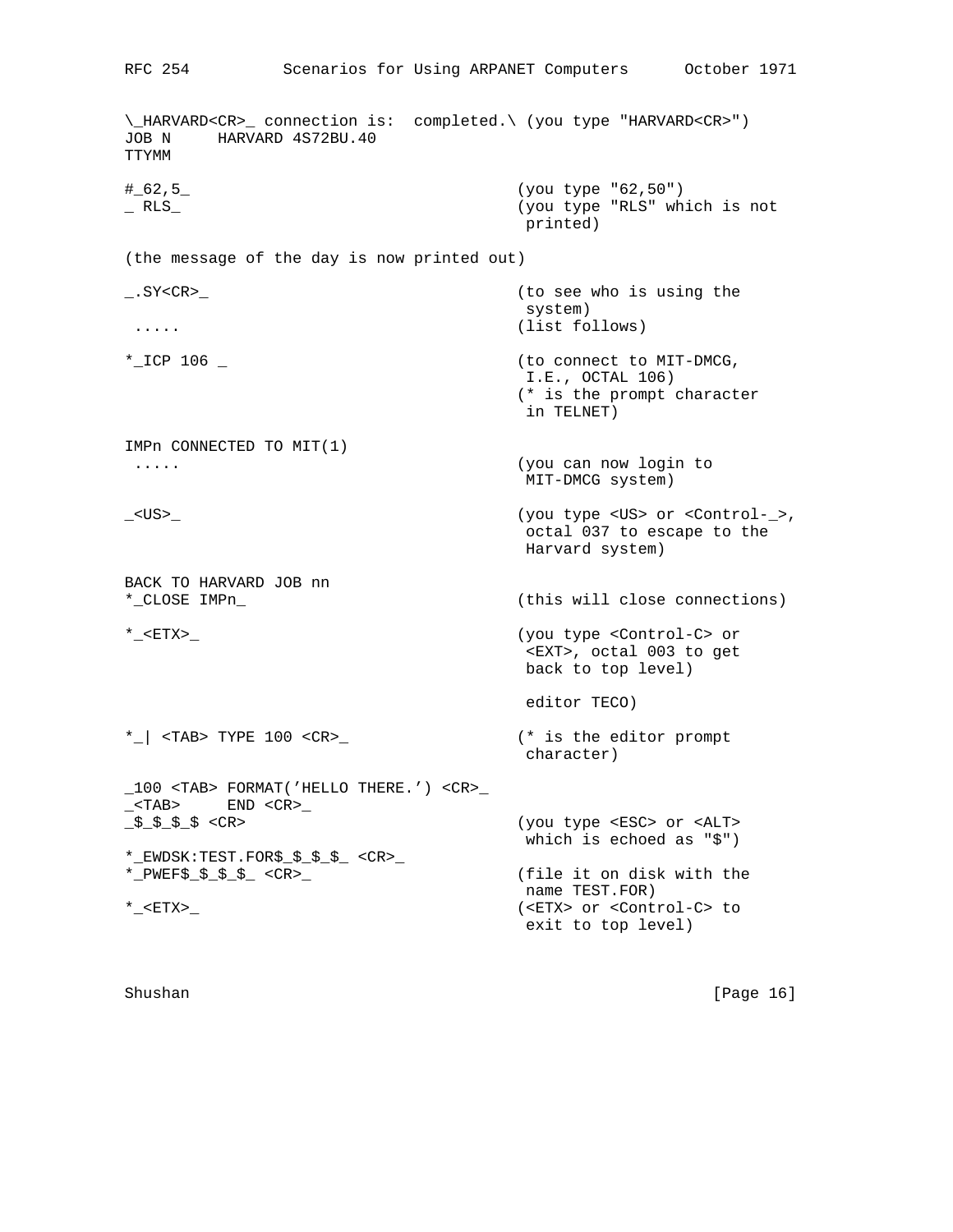| HELLO THERE.           | your program)<br>(the program works)     |
|------------------------|------------------------------------------|
| CONFIRM:<br>K          | (this will log you out)                  |
|                        | (appropriate logout message)             |
| \DISCONNECT <cr>\</cr> | (you escape to NETWRK and<br>disconnect) |

LINCOLN LABS IBM 360/67 CP-CMS Network address 12. \_\_\_\_\_\_\_\_\_\_\_\_\_\_\_\_\_\_\_\_\_\_\_\_\_\_\_\_\_\_\_\_\_\_\_\_\_\_\_\_\_\_\_\_\_\_\_\_\_\_

 Lincoln CP-67 interacts line-at-a-time and assumes local echo. No distinction is made between upper and lower case alphabetics at command and service level. \\_11<CR>\_-67 connection is: completed.\ (you type "11<CR>) LINCOLN LABORATORY CP/67 ONLINE \_login net<CR>\_ ENTER PASSWORD:<br>\_arpa<CR>\_ (this will not print) SYSTEM FULL, YOU ARE 8 IN LINE READY AT 16:18:02 ON 10/01/71 \_how<CR>\_ (find out how long before you can run) 30 MINUTES AT MOST \_g users<CR>\_ (find number of users) 48 USERS 37 RUNNING 2 PERMITTED 1 REQUESTS 8 WAITING 0 INLOG \_g names<CR>\_ (find names of others logged in but not running) NCP MONIT LLMPS RER XLES POPE VELZ NET \_g user names<CR> (to find names of every one logged in) ..... (list follows) \_req<CR> (you can type this command if you want an immediate, 5 minute only, shot at the computer, use sparingly) YOU MAY NOW RUN (the time has come) \_i cms<CR> (get into cms) CMS..VERSION 37 WELCOME TO THENET ACCOUNT

Shushan [Page 17]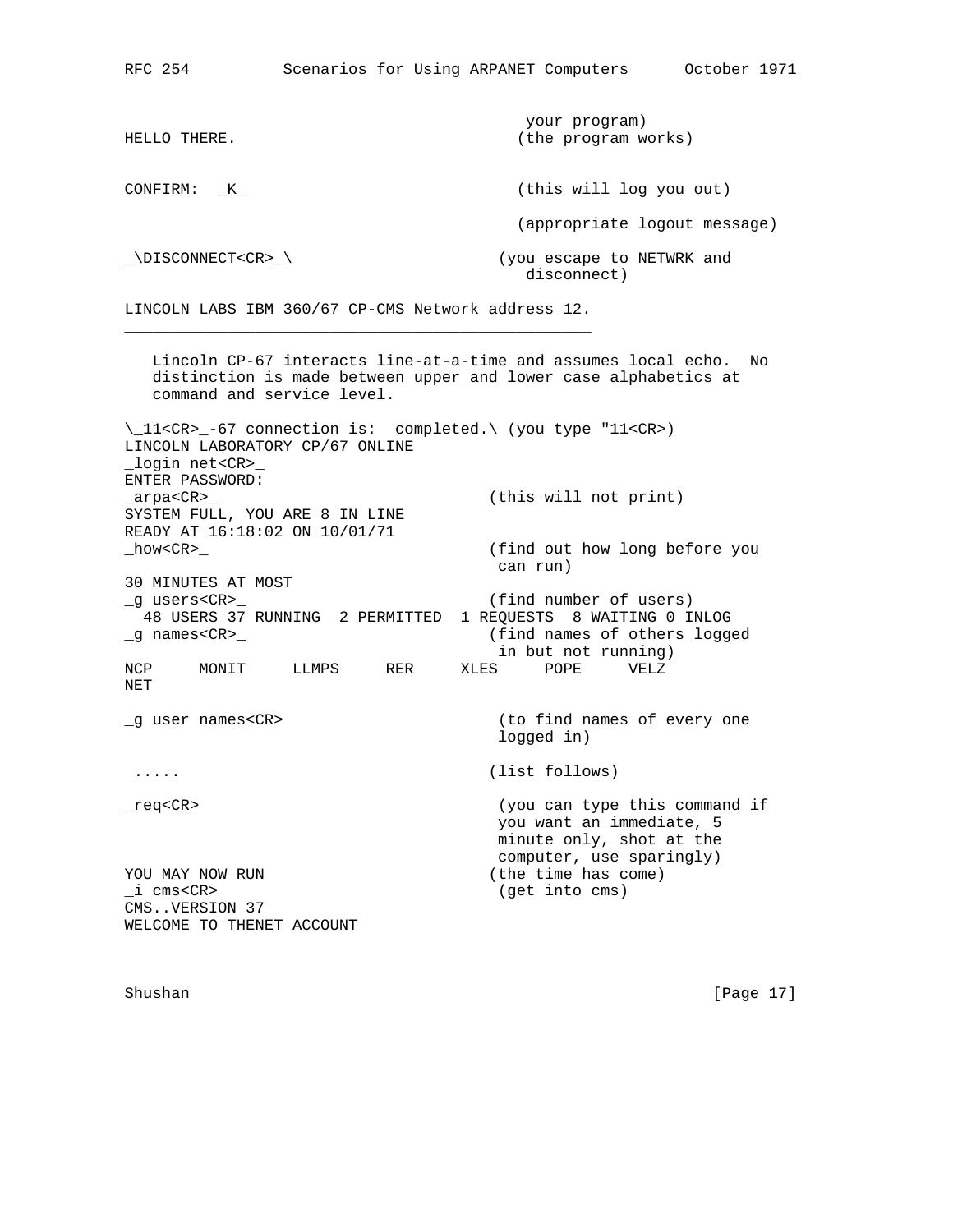IF YOU PANIC, TYPE THE FOLLOWING CP M ARPA HELP OR CP M WINETT HELP CMS<br>\_listf<CR> \_ (list the file in our disk area)  $Q$  EXEC P1 1 11/05/70 10:10 .... T=0.08/0.28 16:35:54 (the ready message) \_listf \* \* s<CR>\_ (list all the system files) ..... (list follows) \_edit test fortran<CR>\_ (this calls the editor to write a fortran program, this is a line oriented, edm type editor.) NEW FILE. INPUT:  $\_$ <TAB> WRITE  $(6, 100)$ <CR> \_100<TAB> FORMAT('HELLO!')<CR>\_  $\_$ <TAB>  $END$ \_<CR>\_ (null line gets you to EDIT) EDIT: \_FILE<CR>\_ (you file the program)  $T=0.07/0.37$  16:40:56 \_fortran test<CR>\_ (compile the program"test fortran") T=0.19/0.52 16:41:32 \_\$ test<CR>\_ (load and begin execution of the program) EXECUTION BEGINS... HELLO! (the program runs) T=0.42/1.20 16:43:13 \_telnet 46<CR>\_ (to connect to host with hexadecimal address of 46, i.e., DMCG) ENTER SYSTEM ESCAPE CHARACTER.. \_/<CR>\_ (you enter"/" as the escape) \_/?<CR>\_ (this will give you more information)

Shushan [Page 18]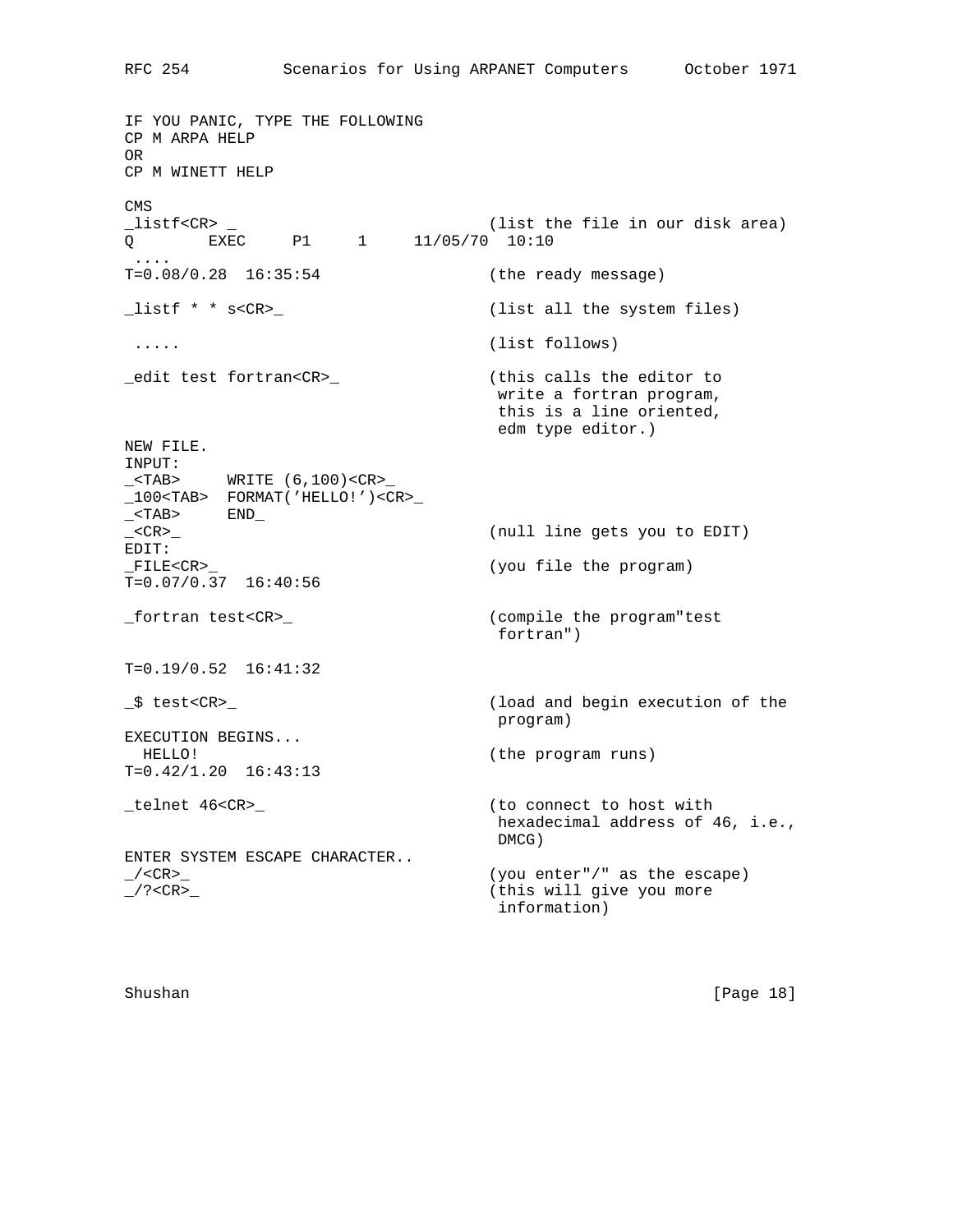RFC 254 Scenarios for Using ARPANET Computers October 1971

\_logout<CR>\_ (to log out of CMS)  $T=0.48/1.85$  16:44:36

CP ENTERED

\_logout<CR>\_ (logs the user out and

 disconnects him) CONNECT=00:02:52 VIRTCPU= 000:00.48 TOTCPU= 000:01.86 LOGOUT AT 16:45:19 ON 10/01/71 \?connections aborted?\

LINCOLN LABS TX-2 Network address 74. \_\_\_\_\_\_\_\_\_\_\_\_\_\_\_\_\_\_\_\_\_\_\_\_\_\_\_\_\_\_\_\_\_\_\_\_\_

 (The status of Lincoln TX-2 is uncertain. No scenario is provided as TX-2 is currently not functioning as server. This section will be updated as soon as TX-2 is able to accept login over the ARPANET.)

STANFORD (AI) PDP-10 Network address 11. \_\_\_\_\_\_\_\_\_\_\_\_\_\_\_\_\_\_\_\_\_\_\_\_\_\_\_\_\_\_\_\_\_\_\_\_\_\_\_\_\_

 (The Stanford PDP-10 is currently not functioning over the ARPANET. Hence no scenario is provided. This section will be updated as soon as the host is providing service.)

ILLINOIS PDP-11 Network address 12. \_\_\_\_\_\_\_\_\_\_\_\_\_\_\_\_\_\_\_\_\_\_\_\_\_\_\_\_\_\_\_\_\_\_\_\_

 (We have not been able to connect to Illinois as they are currently intended to be user only system. Hence no scenario is provided. This section will be updated as soon as Illinois is able to accept login over the ARPANET.)

CASE PDP-10 DEC 10/50 MONITOR Network address 13. \_\_\_\_\_\_\_\_\_\_\_\_\_\_\_\_\_\_\_\_\_\_\_\_\_\_\_\_\_\_\_\_\_\_\_\_\_\_\_\_\_\_\_\_\_\_\_\_\_

 (The Case system uses the DEC 10/50 time-sharing monitor, and is identical to the Harvard system. No scenario script is provided as Case is not providing service over the ARPANET at the present time. This section will be updated as soon as Case will accept login over the ARPANET.)

Shushan [Page 19]